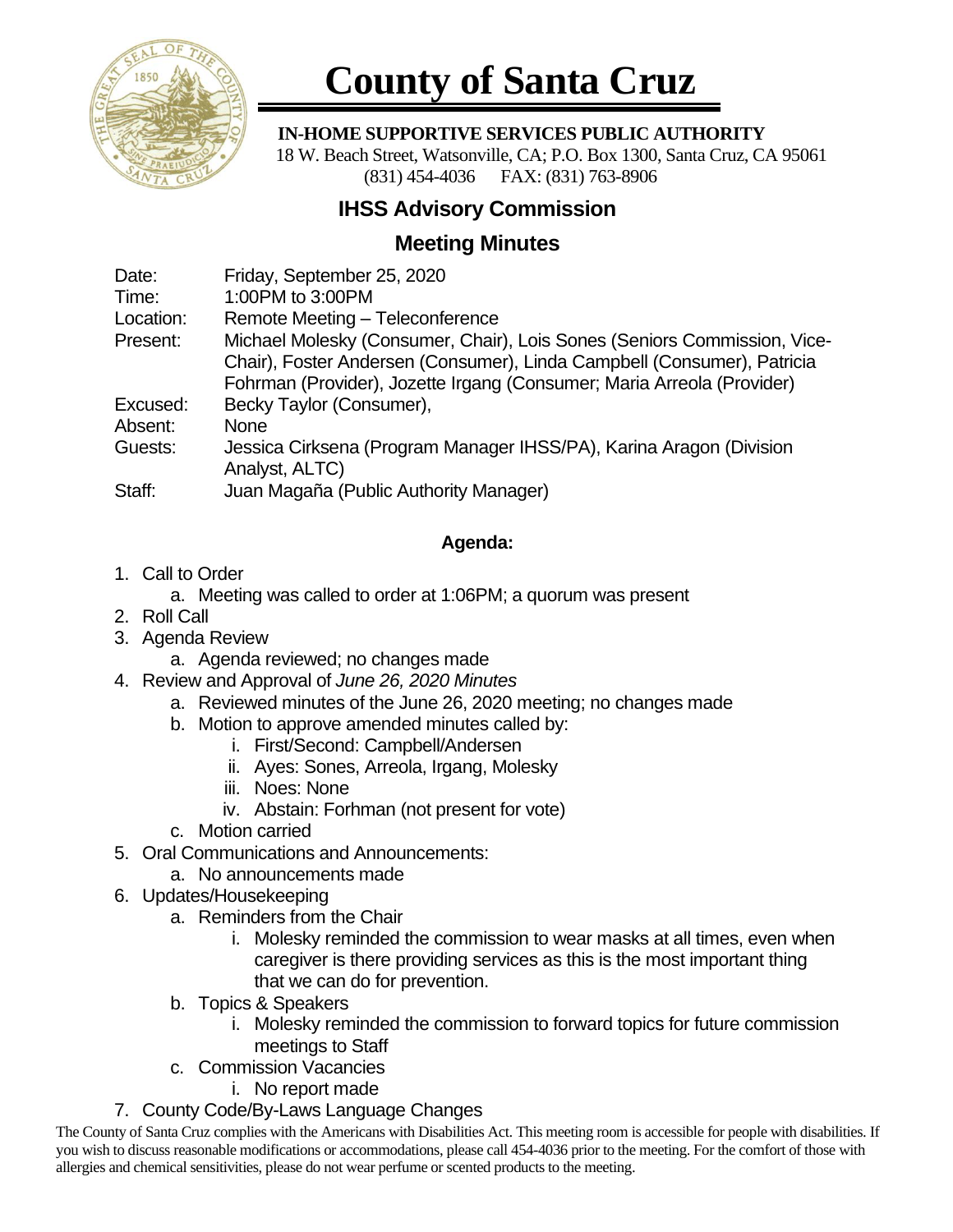- a. County Code:
	- i. Staff clarified that no changes have been officially made; the proposed changes have been vetted through county counsel. The proposed options were made based on feedback provided to county counsel by staff.
	- ii. Molesky reported that he reviewed the proposed options for the changes and is not comfortable with having County Staff be part of the commission and this was included in all 3 options, as it takes away the impartiality of the commission. Furthermore, Molesky noted that the proposed options did not specifically include representatives from the Commission on Disabilities and Seniors Commissions. As a result, he would like to table this item for a future meeting as he would like to do further research on this.
	- iii. A motion was called to table the changes to the County Code until further research can be made and a discussion be had with county counsel
		- 1. First/Second: Anderson/Sones
		- 2. Ayes: Campbell, Irgang, Arreola, Molesky, Forhman,
		- 3. Noes: None
		- 4. Abstain: None
	- iv. Motion carried unanimously
- b. By-Laws:
	- i. Staff reported that the current By-Laws are not in line with County Code:
		- 1. Section 4(c) currently states that officers are to be elected every other year; county code reads that they are to be elected annually at the April meeting.
		- 2. Section 8(b) currently reads 2 persons from existing County advisory bodies and one representative of a community-based organization that supports seniors and disabled individuals and IHSS goals and objectives; to match county code, it should read Three persons from existing County advisory bodies, or two persons from existing County advisory bodies and one representative of County staff.
	- ii. Molesky inquired on when the current code was amended and would like to review guidelines under AB 1682 to review the requirements for advisory body membership. Molesky requested to schedule a meeting with county counsel and the County Code Amendment subcommittee.
	- iii. A motion was called to table the By-Laws changes until the County Code Amendment subcommittee is able to review this information and meet with county counsel
		- 1. First/Second: Sones/Irgang
		- 2. Ayes: Campbell, Arreola, Forhman, Andersen, Molesky
		- 3. Noes: None
		- 4. Abstain: None
	- iv. Motion carried unanimously
- 8. Emergency Preparedness Program for Seniors
	- a. Staff provided the following information on the Emergency Preparedness program that is available to seniors in Santa Cruz County:
		- i. The Santa Cruz Volunteer center has partnered with the California for All Movement and Listos California to help its community prepare for emergencies and disasters. They currently offer 2 specialized emergency preparedness programs targeting Seniors and Spanish speaking families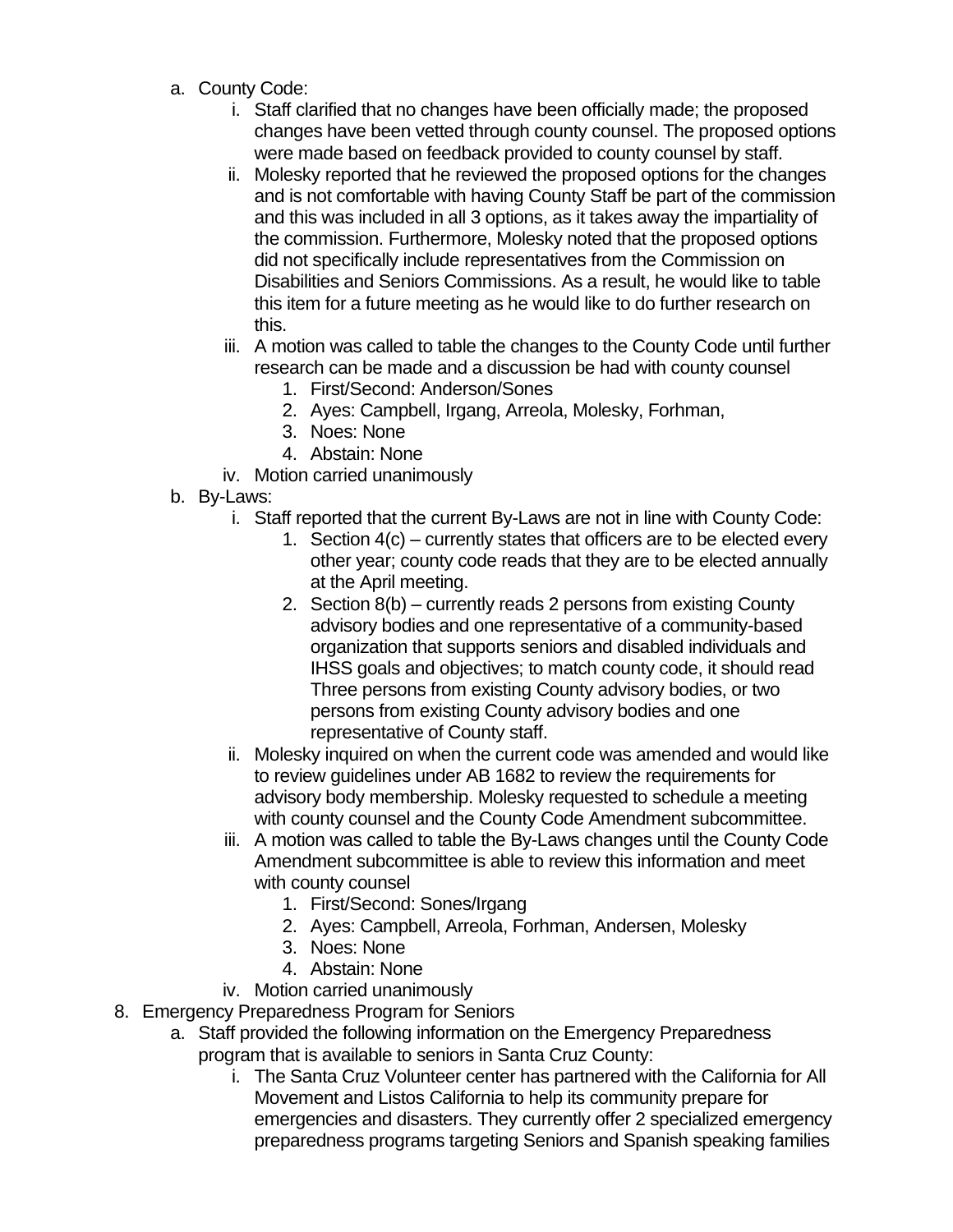- ii. An emergency preparedness kit is mailed to each participant; they have a group of trained volunteers that call people and assist them:
	- 1. Create a Go-Kit that they can be available to be taken in the event of an emergency
	- 2. They assist with completing their File of Life plan which includes Buddy or Support network contacts, out of area contact and neighbors.
	- 3. Establish a "know where to go and how to get there" plan
	- 4. Sign-up for Alerts and notifications
- iii. The volunteer center offers a variety of online classes such as texting and personal emergency preparedness
- iv. The program is being funded through a grant; funding is currently available until first week of December
- v. Anyone who is interested in this program can call the Volunteer Center at 831-427-5070 or email at volunteer@scvolunteercenter.org
- 9. IHSS Program Updates
	- a. Staff provided the following update on behalf of Mike McConnell:
		- i. A new Adult Services division director was selected, Alicia Morales. She will be staring in mid-November
		- ii. Sales tax and vehicle license fees that fund adult services are coming in at a higher rate than anticipated by the State. If the trend continues through the fiscal year, it means we could avoid cuts to IHSS in fiscal year 21-22.
		- iii. We have one IHSS supervisor position that we had to freeze for this fiscal year. COVID and the fires have impacted our workload and we're looking to hire Extra Help social workers to help us catch up.
	- b. Jessica Cirksena, Program Manager for IHSS/PA, provided the following info regarding the department's response to the recent fires:
		- i. There was approximately 318 IHSS consumers in evacuation zones.
		- ii. Outreach to individuals in these zones included phone calls to individuals and their emergency contacts in the event that they weren't able to reach the consumer.
		- iii. Follow up calls with consumers were made to see where they ended up going (shelters, hotels, family, out of town, etc.).
		- iv. Worked with partner agencies to set up resources for evacuees.
		- v. 128 consumers were assisted with hotel vouchers; others went with friends/families or outside of county.
		- vi. 7 IHSS clients lost their homes in the fire and the department is working with them to find long term housing for them; 2 had severe smoke damage and cannot return to their home at this time.
	- c. Karina Aragon, Sr. Analyst for the Adult Services division, provided the following information:
		- i. MENU grant from the Central California Alliance for Health
			- 1. A purchase order has been approved for 38 IHSS clients to receive 12 weeks of meals from Teen Kitchen Project.
		- ii. Great Plates Delivered program
			- 1. The program has been extended to 10/9/2020.
			- 2. As if this date, the program has served 728 clients.
			- 3. Meals are being provided by 6 vendors: SwingTime, Teen Kitchen, Colectivo Felix, Back Nine, Pearl of the Ocean, Roaring Camp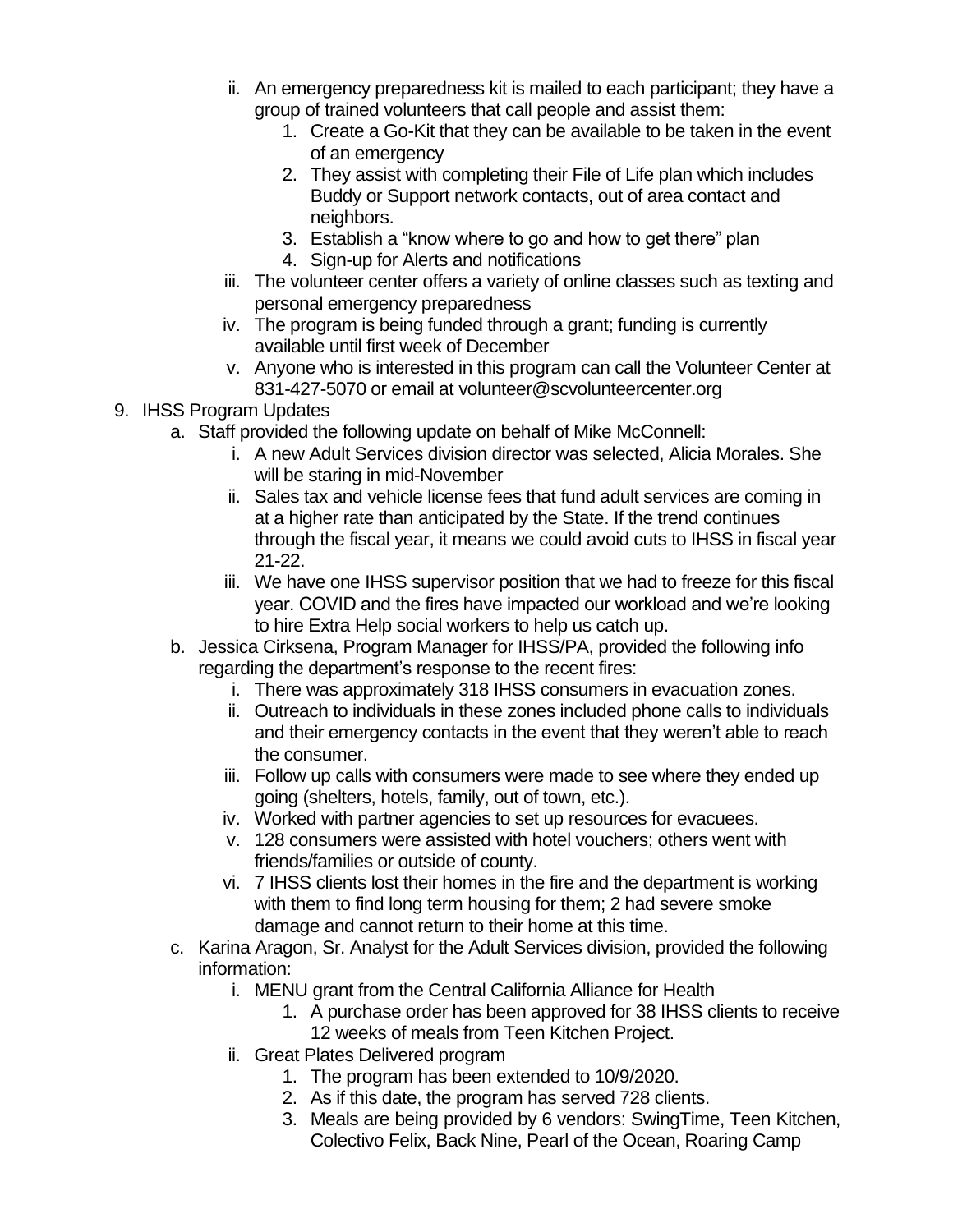4. Overall, over 100,000 meals have been delivered to individuals in who meet the eligibility requirements.

iii.

- 10.Public Authority Updates
	- a. Staff provided the following PA updates:
		- i. IHSS Provider Enrollment
			- 1. Enrollment activities remain constant; all enrollment is done remotely via web, mail or email
		- ii. Essential Protective Gear
			- 1. The PA continues to provide Essential Protective Gear to consumers and providers upon request
			- 2. The state has provided gloves and reusable cloth facemasks to the PA
			- 3. Hand sanitizer is also being provided to providers only but this is only as we have it available.
		- iii. Electronic Visit Verification
			- 1. 89% of providers have online account or are signed up for Telephonic Time Sheets
			- 2. 84% of consumers have an online account or are signed up to approve timesheets via phone (TTS)
- 11.Subcommittee Reports
	- a. Seniors Commission (Sones)
		- i. Sones provided the following update:
			- 1. The Seniors Commission has had a lot of discussion on what is happening with seniors and the COVID epidemic. There is no congregation at this point such as Elderday and senior lunch sites; these places are no longer available for seniors to get out and as a result, there is a lot more isolation and loneliness.
			- 2. Elderday in collaboration with the cities of Santa Cruz and Watsonville parks and recreation departments and Santa Cruz county parks and recreation have developed a program called "Senior Center without Limits" which provides a variety of free online classes. Thus far, they have had 1400 seniors participate in these online classes.
			- 3. The county is now the lead for the age friendly initiative…this has been taken over from the area agency on aging.
			- 4. Regarding COVID 80% of the deaths in the county have been people over the age of 60.
	- b. Commission on Disabilities (Taylor)
		- i. No report out
	- c. Legislative (Molesky)
		- i. Molesky reported that California and the Centers for Medicaid and Medicare Services have come into an agreement to keep funding for Medi-Cal and other senior programs.
	- d. Website (Taylor)
		- i. No report out
	- e. CICA Conference Calls (Campbell)
		- i. Campbell reported that the 8/19 call was primarly regarding COVID-19 and the proposed Long-Term Care at Home program. Campbell was not to participate on the 9/16 call.